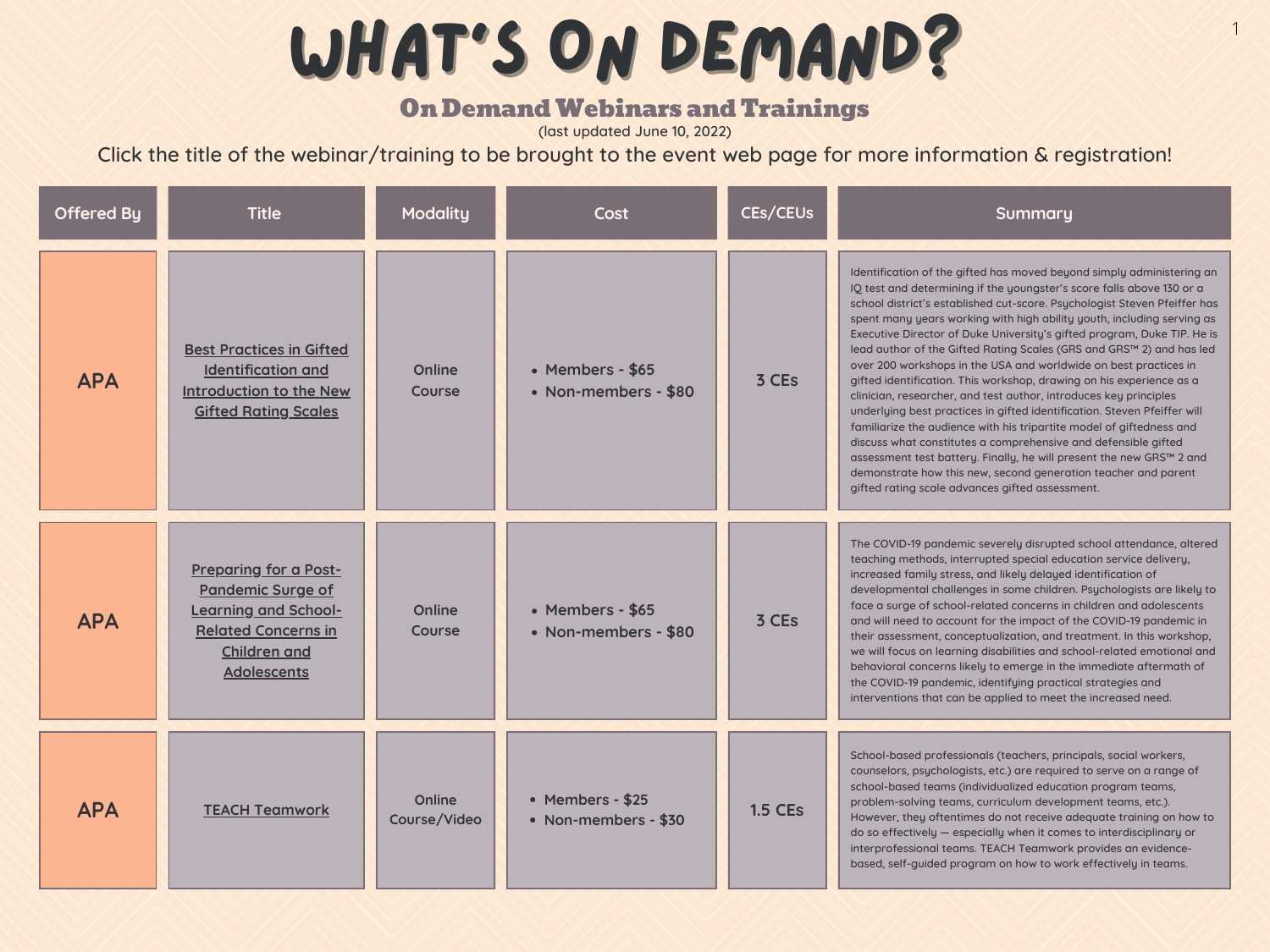| <b>Offered By</b> | <b>Title</b>                                                                                                                | <b>Modality</b>                              | Cost                                     | CEs/CEUs                | Summary                                                                                                                                                                                                                                                                                                                                                                                                                                                                                                                                                                                                                                                                    |
|-------------------|-----------------------------------------------------------------------------------------------------------------------------|----------------------------------------------|------------------------------------------|-------------------------|----------------------------------------------------------------------------------------------------------------------------------------------------------------------------------------------------------------------------------------------------------------------------------------------------------------------------------------------------------------------------------------------------------------------------------------------------------------------------------------------------------------------------------------------------------------------------------------------------------------------------------------------------------------------------|
| <b>APA</b>        | <b>Using Praise to Enhance</b><br><b>Student Resilience and</b><br>Learning                                                 | <b>Online</b><br>Course/Vide<br>$\Omega$     | • Members - \$15<br>• Non-members - \$20 | 1 CE                    | Teachers can help students develop healthy views of intelligence by<br>being mindful of how they offer students praise. This module<br>provides educators with research-based practices that can help<br>foster growth mindsets in students. It includes a brief overview of the<br>research on growth and fixed mindsets, do's and don'ts for student<br>praise, strategies for encouraging growth mindsets in students, and<br>answers to frequently asked questions.                                                                                                                                                                                                    |
| <b>APA</b>        | On the Prevention of<br><b>Mental, Emotional and</b><br><b>Behavioral Disorders:</b><br>Context, Issues,<br>Recommendations | <b>Online</b><br>Course/Vide<br>$\mathbf{O}$ | • Members - \$25<br>• Non-members - \$30 | 1 CE                    | This presentation reviews the progress of prevention science for the<br>past five decades, with a special focus on the prevention of<br>depression. The presenter reviews the findings and recommendations<br>of the two Institute of Medicine reports on prevention of mental<br>disorders, summarizes the results of the more than 40 randomized<br>controlled depression prevention trials, and the evidence base for<br>Internet interventions for the treatment and prevention of major<br>depression. The presentation ends with call to blanket the world with<br>online preventive interventions to reduce unnecessary suffering in as<br>many people as possible. |
| <b>ACA</b>        | <b>Clinical Practice: Writing</b><br><u>and Managing Your</u><br><b>Clinical Documentation</b>                              | <b>Presentation</b><br>/Video                | • Members - \$29<br>• Non-members - \$49 | <b>1 Credit</b><br>Hour | Proper documentation is a critical element to successful counseling<br>and mistakes can lead to licensure complaints or worse. Dr. John<br>Duggan and attorney/counselor Jazmone Wilkerson discuss the<br>importance of maintaining proper documentation and what notes<br>must be included in a client's file.                                                                                                                                                                                                                                                                                                                                                            |
| <b>ACA</b>        | <b>Supervision and the</b><br><b>New Professional</b>                                                                       | Video                                        | • Members - \$29<br>• Non-members - \$49 | <b>Not listed</b>       | Locating good clinical supervision is a common challenge among new<br>professionals and requirements can vary by location. In this video, Dr.<br>Marsha Riggio reviews what new professionals should look for in a<br>supervisor and what supervisors can do to promote a solid working<br>relationship.                                                                                                                                                                                                                                                                                                                                                                   |
| <b>ACA</b>        | Suicide: Identification,<br>Intervention, and<br><b>Prevention Skills</b>                                                   | <b>Presentation</b><br>/Video                | • Members - \$29<br>• Non-members - \$49 | <b>Not listed</b>       | This presentation gives a comprehensive road map for navigating<br>assessment, treatment, and management for those at risk for suicide.<br>You will discover how to identify and name primary and secondary<br>drivers that cause suicidal ideation using the Collaborative<br>Assessment and Management of Suicidality (CAMS) and Dr. Thomas<br>Joiner's models. You will be able to assess how ruptures in<br>attachment bonds, emotional dysregulation, a thwarted sense of<br>belonging, and the inability to tolerate distress can lead to suicidal<br>ideation.                                                                                                      |

Reimbursement for the above preapproved trainings is available thanks to the Behavioral Health Workforce Education and Training (BHWET) grants. *Reimbursement is only offered to Plymouth State University CESP graduate students.*

To receive reimbursement you must complete the training and send a certification of completion, a completed reimbursement form and a registration receipt to Sara Donahue at sidonahuel@plymouth.edu. If you are interested in a training not on this list, please reach out to Sara Donahue first for pre-approval.

#### OnDemandWebinarsandTrainings 2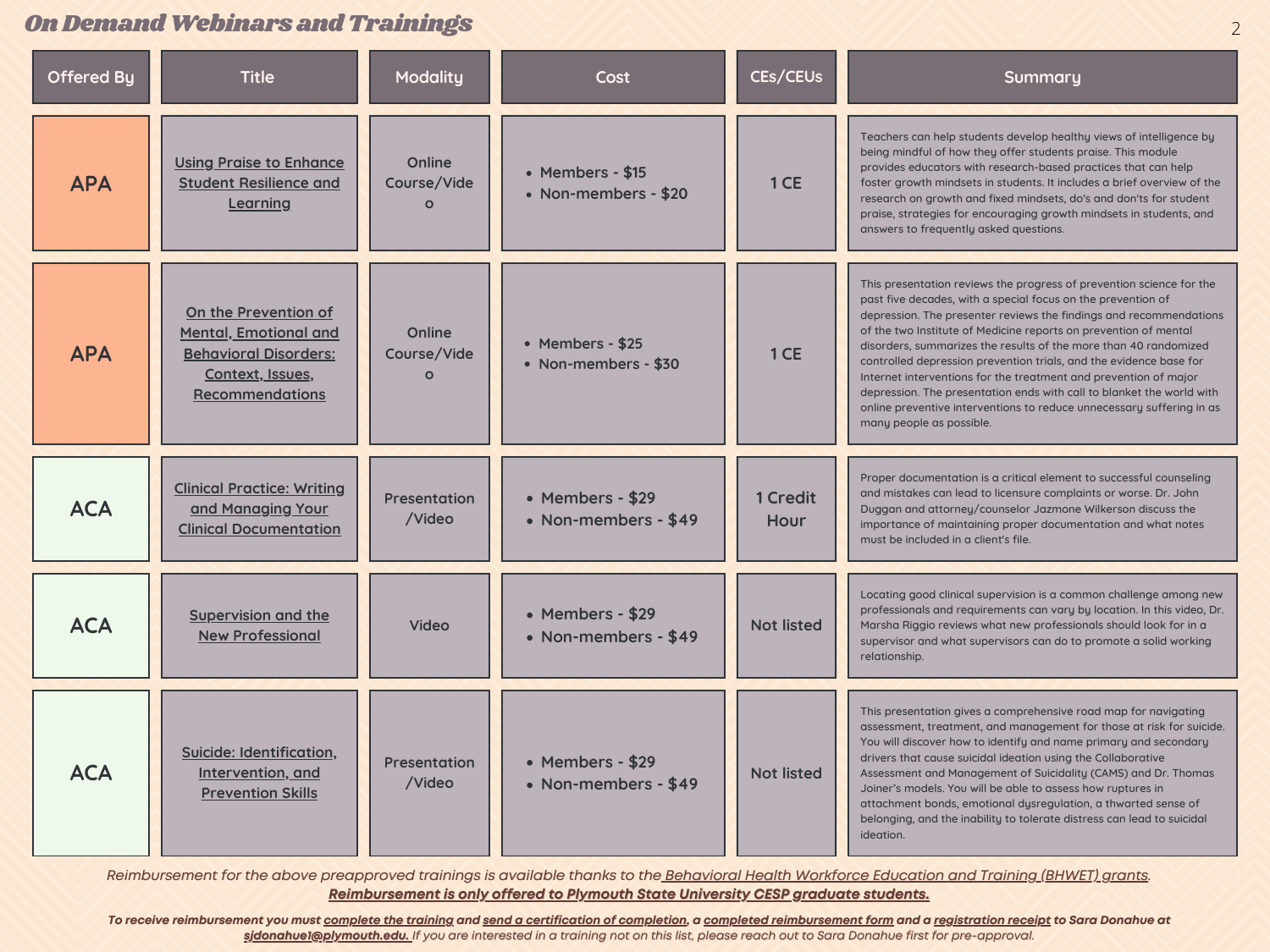| <b>Offered By</b> | <b>Title</b>                                                                  | <b>Modality</b>               | <b>Cost</b>                                 | CEs/CEUs                       | Summary                                                                                                                                                                                                                                                                                                                                                                                                                                                                                                                                                                                                                                                                                                                                                                                                                                                                                                                                                                                                                                                                                                                                                              |
|-------------------|-------------------------------------------------------------------------------|-------------------------------|---------------------------------------------|--------------------------------|----------------------------------------------------------------------------------------------------------------------------------------------------------------------------------------------------------------------------------------------------------------------------------------------------------------------------------------------------------------------------------------------------------------------------------------------------------------------------------------------------------------------------------------------------------------------------------------------------------------------------------------------------------------------------------------------------------------------------------------------------------------------------------------------------------------------------------------------------------------------------------------------------------------------------------------------------------------------------------------------------------------------------------------------------------------------------------------------------------------------------------------------------------------------|
| <b>ACA</b>        | <b>Ethical Issues Related</b><br>to the Practice of<br><b>Online Clinical</b> | <b>Presentation</b><br>/Video | • Members - \$29<br>• Non-members -<br>\$49 | <b>1 Credit</b><br><b>Hour</b> | All pre-licensed counselors have mandatory supervision hours before<br>they are eligible for independent practice as a professional counselor.<br>Often, new professionals often experience difficulty locating potential<br>clinical supervisors. Many are not always a "good fit," or sometimes a<br>supervisee may have to drive long distances to meet in-person. Now,<br>more states licensure boards allow the accrual of clinical supervision<br>hours through live, online video conferences. This course is designed<br>to help clinical supervisors, and pre-licensed counselors better<br>understand ethical issues related to distance supervision and to be<br>aware of technological advances related to the delivery of clinical<br>supervision. Motivo, the first online platform connecting pre-licensed<br>counselors with clinical supervisors, and ACA will demonstrate how<br>new technology might help a supervisor and supervisee.                                                                                                                                                                                                            |
| <b>ACA</b>        | <b>The Counseling</b><br><b>Compact</b>                                       | <b>Presentation</b><br>/Video | $\bullet$ FREE                              | <b>1 Credit</b><br>Hour        | The Counseling Compact is a crucial piece of healthcare legislation<br>that will allow professional counselors to provide care to clients in<br>other states that have also enacted the compact. Topics of discussion<br>in this course will include the background of what interstate compacts<br>are and why one is being pursued for professional counselors.<br>Learners will understand the many benefits to counselors and the<br>public in compact states. Attendees will be better able to understand<br>the process of creating an interstate compact, and the specific<br>considerations that are being taken into account for professional<br>counselors. Myths about the compact will be dispelled and a<br>discussion addressing common concerns and questions about the<br>compact will be held. A review of the state counselor licensing criteria<br>for admission into the compact will be offered, as well as information<br>relevant to the process of obtaining privileges to practice in other<br>states, including the compact's update to licensure reciprocity for<br>those that relocate to states where they hold a privilege to practice. |
| <b>ACA</b>        | Self-Care for the<br><b>Counseling Profession</b>                             | Presntation/<br>Video         | • Members - \$29<br>• Nonmember - \$49      | 1 Credit<br>Hour               | Self-care is an ethical responsibility shared by counselors across the<br>entire span of their professional development, starting when they are<br>student counselors and transitioning to new professionals and<br>seasoned counselor educators and practitioners. This Continuing<br>Professional Development resource provides graduate student<br>counselors, new professionals, and counselor educators with a<br>rationale to recognize the relevance of engaging in self-care,<br>understand the implication of practicing self-care, and identify<br>strategies for implementing self-care.                                                                                                                                                                                                                                                                                                                                                                                                                                                                                                                                                                  |

Reimbursement for the above preapproved trainings is available thanks to the Behavioral Health Workforce Education and Training (BHWET) grants. *Reimbursement is only offered to Plymouth State University CESP graduate students.*

To receive reimbursement you must complete the training and send a certification of completion, a completed reimbursement form and a registration receipt to Sara Donahue at sidonahuel@plymouth.edu. If you are interested in a training not on this list, please reach out to Sara Donahue first for pre-approval.

#### OnDemandWebinarsandTrainings 3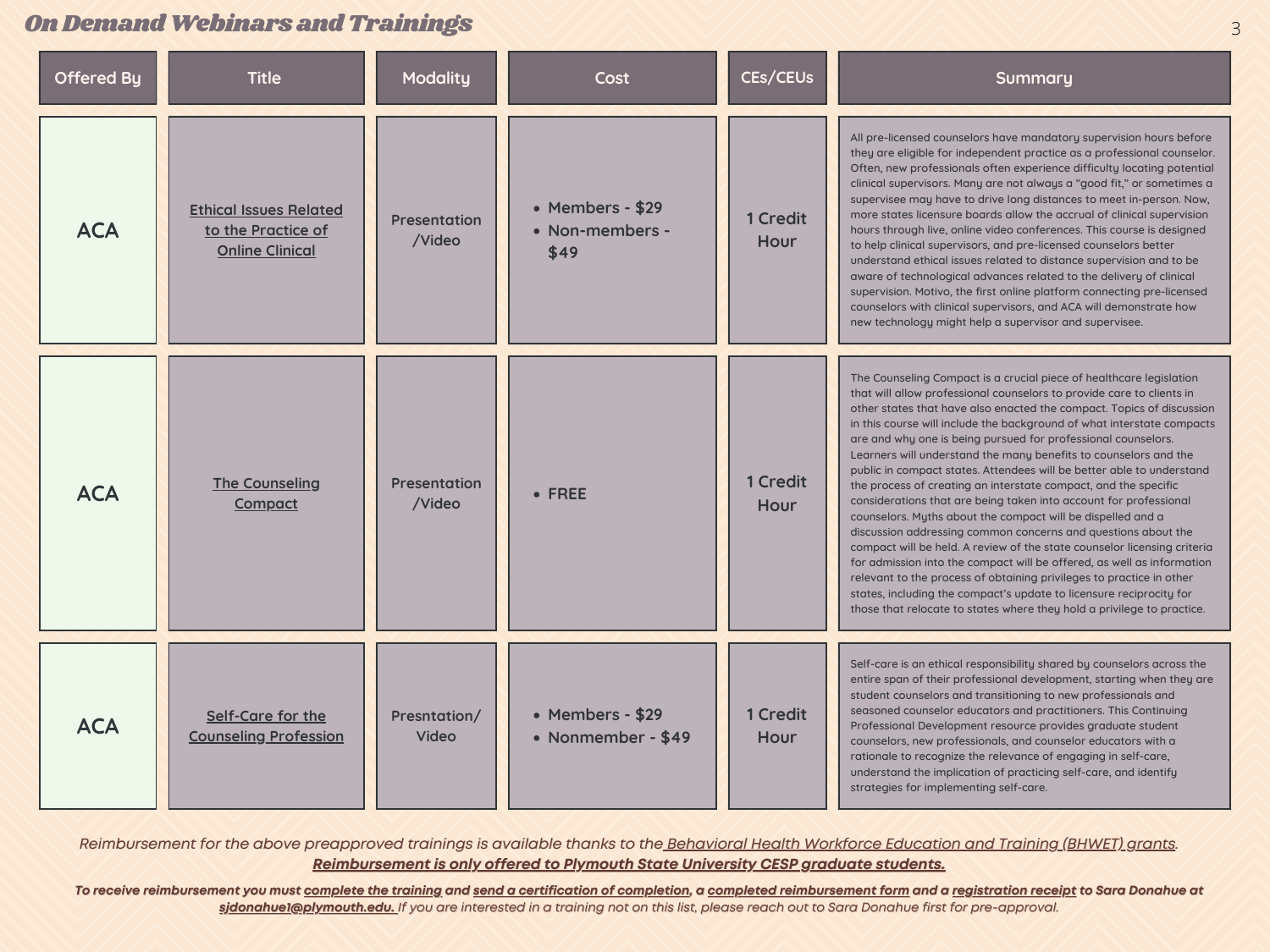#### On Demand Webinars and Trainings 44 (1999) 44 (1999) 44 (1999) 44 (1999) 44 (1999) 44 (1999) 44 (1999) 44 (1999) 44 (1999) 45 (1999) 45 (1999) 45 (1999) 45 (1999) 45 (1999) 45 (1999) 45 (1999) 45 (1999) 45 (1999) 45 (1999)

| <b>Offered By</b> | <b>Title</b>                                                                                                                        | <b>Modality</b>               | Cost                                     | CEs/CEUs                              | Summary                                                                                                                                                                                                                                                                                                                                                                                                                                                                                                                                                                                                                                                                                                                                                                                                                                                                              |
|-------------------|-------------------------------------------------------------------------------------------------------------------------------------|-------------------------------|------------------------------------------|---------------------------------------|--------------------------------------------------------------------------------------------------------------------------------------------------------------------------------------------------------------------------------------------------------------------------------------------------------------------------------------------------------------------------------------------------------------------------------------------------------------------------------------------------------------------------------------------------------------------------------------------------------------------------------------------------------------------------------------------------------------------------------------------------------------------------------------------------------------------------------------------------------------------------------------|
| <b>NASP</b>       | <b>Addressing</b><br>Microaggressions in<br><b>PK-12 Settings</b>                                                                   | Presentation/<br>Video        | • Members - \$30<br>• Non-members - \$45 | 1 Credit<br>Hour                      | Ample evidence suggests that K-12 students are adversely impacted<br>by microaggressions from peers and adults in schools; however,<br>school psychologists may lack the knowledge and skills to<br>appropriately respond to these instances of covert discrimination.<br>The purpose of this webinar is to increase school psychologists'<br>knowledge of microaggressions and provide strategies to address<br>school-based microaggressions and support students have<br>experienced microaggressions.                                                                                                                                                                                                                                                                                                                                                                            |
| <b>NASP</b>       | Crisis Intervention in a<br><b>Time of Social Media</b>                                                                             | Presentation/<br><b>Video</b> | • Members - \$35<br>• Non-members - \$50 | 1.25<br><b>Credit</b><br><b>Hours</b> | This session begins with lecture and discussion identifying the<br>dangers and opportunities of social media use during crises. The<br>effects of texting, blogs, microblogs, and image and video sharing<br>will be examined. The session also will explore smartphone<br>applications relevant to crisis intervention and identify technology<br>that can support crisis communications.                                                                                                                                                                                                                                                                                                                                                                                                                                                                                           |
| <b>NASP</b>       | <b>Self-Care in Seconds:</b><br><b>Additive Wellness</b><br>Interventions in<br><b>Personal and</b><br><b>Professional Practice</b> | Presentation/<br>Video        | • Members - \$30<br>• Non-member - \$45  | 1 CPD                                 | This webinar offers an overview of recent research showing the<br>additive, positive effects of mindfulness-based and multicomponent<br>positive psychological interventions across populations. Presenters<br>will describe and demonstrate brief wellness practices that are<br>rooted in the broader evidence-based practices of mindfulness,<br>gratitude, cognitive-behavioral theories, and grit. These can be<br>molded in a variety of settings including the classroom, clinic,<br>personal life, and beyond. These exercises take less than 5 minutes<br>and send a powerful message: We can make time for self-care at all<br>ages and stages.                                                                                                                                                                                                                            |
| <b>NASP</b>       | <b>Alleviating Trauma in</b><br><b>Schools: What Schools</b><br>and Districts Can Do<br><u>Now</u>                                  | Presentation/<br>Video        | • Members - \$30<br>• Nonmembers - \$45  | 1 CPD                                 | We are in the midst of so much trauma and stress-it is never<br>ending. How can school psychologists team with others in their<br>schools and communities to help alleviate childhood drama? How<br>can you apply trauma-informed, evidence-based practices to<br>promote equity, alleviate trauma, accelerate learning, and achieve<br>greater individual and collective self-care? The presenters will share<br>tips and strategies for using their podcast, "Cultivating Resilience: A<br>Whole Community Approach to Alleviating Trauma in Schools," to<br>advance well-being, resilience, and compassionate school cultures.<br>They will also describe the approaches they have developed and<br>promote trauma-informed policy and practices, heart-centered<br>learning, compassionate school practices, and the use of<br>mindfulness, meditation, and movement in schools. |

Reimbursement for the above preapproved trainings is available thanks to the Behavioral Health Workforce Education and Training (BHWET) grants. *Reimbursement is only offered to Plymouth State University CESP graduate students.*

To receive reimbursement you must complete the training and send a certification of completion, a completed reimbursement form and a registration receipt to Sara Donahue at sidonahuel@plymouth.edu. If you are interested in a training not on this list, please reach out to Sara Donahue first for pre-approval.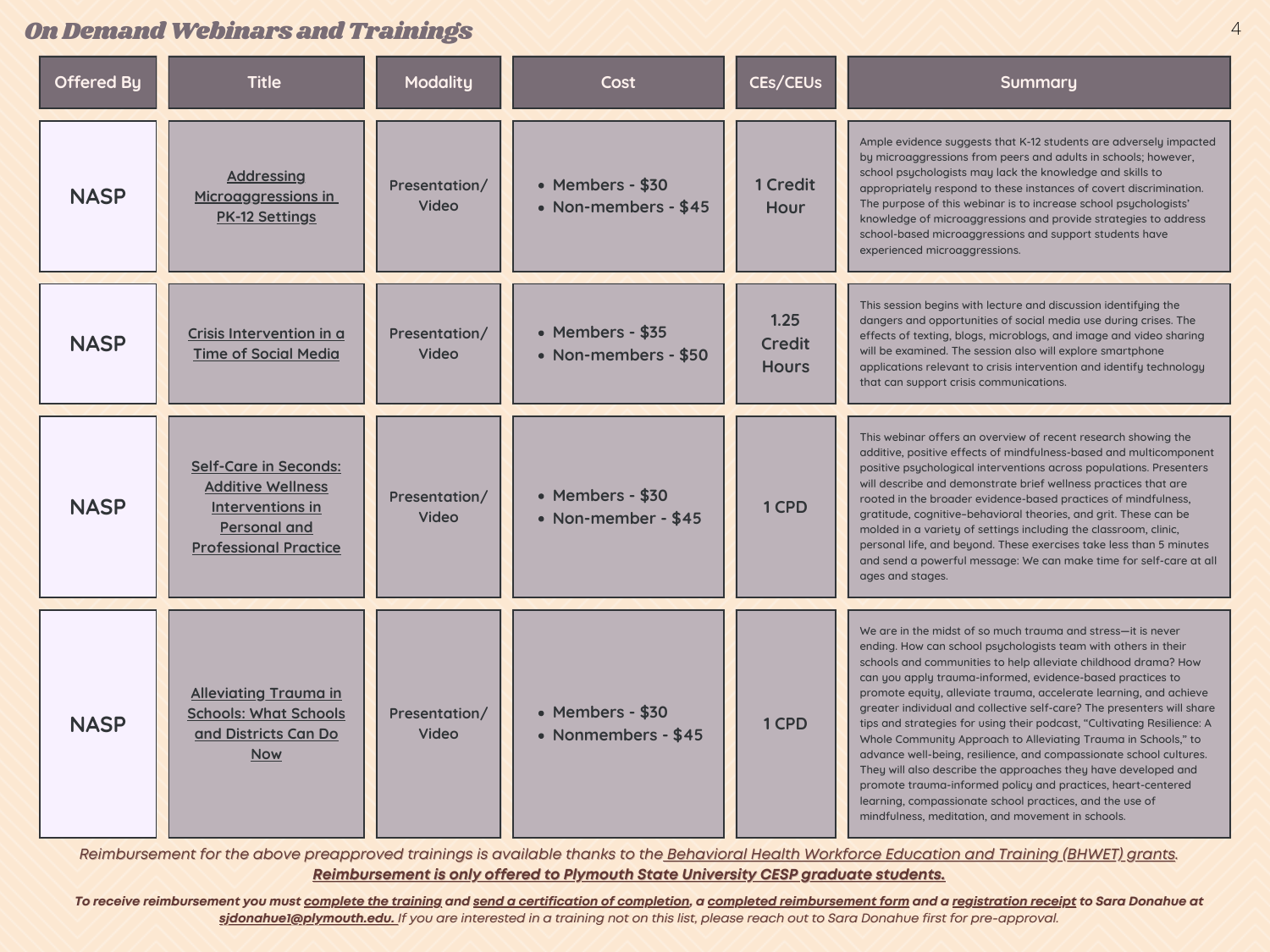| <b>Offered By</b> | <b>Title</b>                                                                                                                                                   | <b>Modality</b>               | Cost                                      | CEs/CEUs                       | Summary                                                                                                                                                                                                                                                                                                                                                                                                                                                                                                                                                                                                                                                                                                                                                                                                                                                                                                                                                                                                                                                                                                                                                                                                                                                                                                                                                            |
|-------------------|----------------------------------------------------------------------------------------------------------------------------------------------------------------|-------------------------------|-------------------------------------------|--------------------------------|--------------------------------------------------------------------------------------------------------------------------------------------------------------------------------------------------------------------------------------------------------------------------------------------------------------------------------------------------------------------------------------------------------------------------------------------------------------------------------------------------------------------------------------------------------------------------------------------------------------------------------------------------------------------------------------------------------------------------------------------------------------------------------------------------------------------------------------------------------------------------------------------------------------------------------------------------------------------------------------------------------------------------------------------------------------------------------------------------------------------------------------------------------------------------------------------------------------------------------------------------------------------------------------------------------------------------------------------------------------------|
| <b>NASP</b>       | <b>Culturally</b><br>Responsive<br><b>Interviews: Proactive</b><br><b>Strategies to</b><br><b>Support BIPOC</b><br>Students                                    | <b>Presentation</b><br>/Video | • Members - \$30<br>• Non-members - \$45  | 1 Credit<br>Hour               | Interviews of caregivers and students are essential in understanding<br>BIPOC (Black, Indigenous, and People of Color) students' lived<br>experiences. These multiple perspectives enrich our understanding of<br>students' strengths, allowing us to develop interventions that are<br>culturally responsive and meaningful. In this presentation, you will learn<br>how to use critical reflexivity throughout the interview process to nurture<br>relationships with caregivers and students. You will also learn how to use<br>proactive and culturally responsive strategies, such as the relational<br>interview met.                                                                                                                                                                                                                                                                                                                                                                                                                                                                                                                                                                                                                                                                                                                                        |
| <b>NASP</b>       | <b>Legal Considerations</b><br>for Supporting<br><b>Students Eligible for</b><br><b>Special Education or</b><br><b>Section 504 During</b><br><u>a Pandemic</u> | <b>Presentation</b><br>/Video | • Members - \$30<br>• Non-members - \$45  | <b>1 Credit</b><br><b>Hour</b> | Providing educational services to students with disabilities who are<br>eligible for services under either the IDEA or Section 504 is a challenge<br>during the Covid-19 pandemic. Nonetheless, the Office of Special<br>Education Programs (OSEP) and the Office of Civil Rights in the U.S.<br>Department of Education are clear school districts must continue to<br>provide a free appropriate public education (FAPE) consistent with the<br>need to protect the health and safety of students with disabilities,<br>administrators, related service personnel and teachers who are<br>providing education, specialized instruction, and related services. During<br>the pandemic schools might not be able to provide certain in-person<br>services. However, districts must make every effort to provide special<br>education and related services to the child in accordance with the IEPs or<br>504 plans. In this webinar, we will (a) present OSEP and OCR policies and<br>guidance on meeting the FAPE requirements of IDEA and Section 504,<br>(b), provide updates on recent case law relating to implementing<br>educational programs for students with disabilities, (c) examine selected<br>COVID-19 polices from the various states, and (d) offer free resources for<br>educators on delivering special education services during the pandemic. |
| <b>NASP</b>       | <b>Alternatives to</b><br><b>Suspension and</b><br><b>Expulsion: Going</b><br><b>Beyond Admiring</b><br>the Problem to<br><b>Taking Action</b>                 | <b>Presentation</b><br>/Video | • Members - \$65<br>• Non-members - \$100 | 2 Credit<br><b>Hour</b>        | Research in school discipline has consistently documented the lack of<br>efficacy of suspension and expulsion as well as racial or ethnic, special<br>education, and LGBTQ+ disparities in their use. Alternatives to suspension<br>are being advocated across the country. Participants will be exposed to<br>evidence-supported alternatives to suspension or expulsion, which can be<br>adapted to their local context. Strategies for addressing common<br>implementation and evaluation issues will be offered. Hands-on activities<br>and problem-solving case scenarios will be featured throughout the<br>interactive workshop.                                                                                                                                                                                                                                                                                                                                                                                                                                                                                                                                                                                                                                                                                                                            |

Reimbursement for the above preapproved trainings is available thanks to the Behavioral Health Workforce Education and Training (BHWET) grants. *Reimbursement is only offered to Plymouth State University CESP graduate students.*

To receive reimbursement you must complete the training and send a certification of completion, a completed reimbursement form and a registration receipt to Sara Donahue at sidonahuel@plymouth.edu. If you are interested in a training not on this list, please reach out to Sara Donahue first for pre-approval.

### OnDemandWebinarsandTrainings 5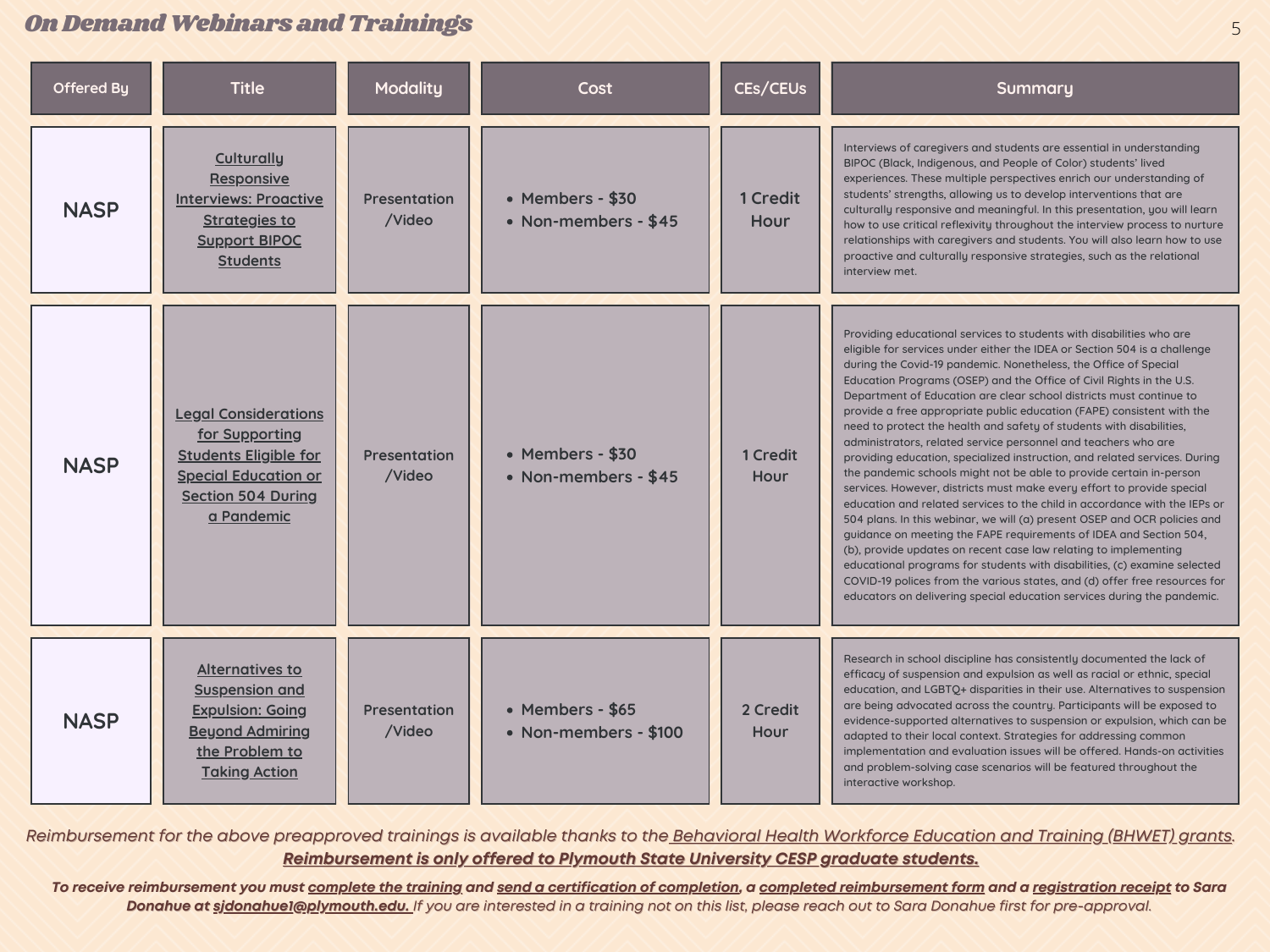#### On Demand Webinars and Trainings

|                   | DU DENETIU WEDHEI S EHU TREHINES                                                        |                               |                                                 |                            |                                                                                                                                                                                                                                                                                                                                                                                                                                                                                                                                                                                                                                                                                                                                             |  |  |
|-------------------|-----------------------------------------------------------------------------------------|-------------------------------|-------------------------------------------------|----------------------------|---------------------------------------------------------------------------------------------------------------------------------------------------------------------------------------------------------------------------------------------------------------------------------------------------------------------------------------------------------------------------------------------------------------------------------------------------------------------------------------------------------------------------------------------------------------------------------------------------------------------------------------------------------------------------------------------------------------------------------------------|--|--|
| <b>Offered By</b> | <b>Title</b>                                                                            | <b>Modality</b>               | <b>Cost</b>                                     | CEs/CEUs                   | Summary                                                                                                                                                                                                                                                                                                                                                                                                                                                                                                                                                                                                                                                                                                                                     |  |  |
| <b>NASP</b>       | <b>Beyond Self-Care</b><br><b>Sunday</b>                                                | <b>Presentation</b><br>/Video | • Members - \$30<br>• Non-members - \$45        | <b>1 Credit</b><br>Hour    | Are you feeling overworked and underutilized? Is your caseload so<br>high you tend to function only at the crisis level? Do you want to<br>learn how to effectively support students and protect yourself from<br>burnout, even in challenging circumstances? Join Dr. Rebecca<br>Branstetter, author of The School Psychologist's Survival Guide, to<br>learn the four most common burnout traps school psychologists<br>tend to fall into—and more importantly, how to get out of them. It<br>takes more than a relaxing bubble bath on Sundays! You'll leave this<br>webinar with a science-backed, personalized Self-Care Action Plan<br>so you can be inspired, energetic, and impactful in your school<br>communities-all year round. |  |  |
| <b>NASP</b>       | <b>Advancing Equity</b><br><b>Through Social Justice</b><br><b>Practices</b>            | <b>Presentation</b><br>/Video | • Members - \$30<br>• Non-members - \$45        | 1 Credit<br>Hour           | Through interactive lecture and discussion prompts, participants<br>will identify social justice practices to challenge inequitable<br>systems and advocate for students and families with less power<br>and privilege.                                                                                                                                                                                                                                                                                                                                                                                                                                                                                                                     |  |  |
| <b>NASP</b>       | <b>Assessment of Dyslexia</b><br>and Specific Learning<br><b>Disabilities</b>           | <b>Presentation</b><br>/Video | • Members - $$45$<br>• Non-members -<br>\$67.50 | 1.5 Credit<br><b>Hours</b> | This session presents a model for using formative assessment data<br>to make better decisions about students with or at risk for Dyslexia<br>within a Multi-Tiered Service System model. The session will<br>emphasize a general approach to screening and progress<br>monitoring using any high-quality assessment for students with or at<br>risk for Dyslexia and specific learning disabilities.                                                                                                                                                                                                                                                                                                                                        |  |  |
| <b>NASP</b>       | <b>Conducting Behavioral</b><br><b>Threat Assessments in</b><br>the Virtual Environment | <b>Presentation</b><br>/Video | • Members - $$45$<br>• Non-members -<br>\$67.50 | 1.5 Credit<br><b>Hours</b> | This session will provide an overview of the specific modifications<br>needed to conduct high-quality behavioral threat assessment and<br>management (BTAM) assessments in the virtual environment.                                                                                                                                                                                                                                                                                                                                                                                                                                                                                                                                         |  |  |
| <b>NASP</b>       | <b>Managing COVID-19</b><br><b>Trauma in the School</b><br><b>System</b>                | <b>Presentation</b><br>/Video | • Members - \$30<br>• Non-members - \$45        | 1 Credit<br>Hour           | As many as 68% of youth have experienced psychological trauma,<br>and now with the COVID-19 pandemic this statistic is probably much<br>higher (Pappano, 2014). The goal of this workshop is to help<br>participants understand how to incorporate trauma-informed<br>approaches in the schools where they work, during and after the<br>COVID-19 pandemic. Throughout this webinar, research from the<br>current COVID-19 pandemic and prior pandemic literature will be<br>highlighted to explain the potential reactions that may come from<br>students and teachers to the current pandemic. Integral elements of<br>professional development for trauma-informed care will be<br>reviewed.                                             |  |  |

Reimbursement for the above preapproved trainings is available thanks to the Behavioral Health Workforce Education and Training (BHWET) grants. *Reimbursement is only offered to Plymouth State University CESP graduate students.*

To receive reimbursement you must complete the training and send a certification of completion, a completed reimbursement form and a <u>registration receipt</u> to Sara Donahue at sidonahuel@plymouth.edu. If you are interested in a training not on this list, please reach out to Sara Donahue first for pre-approval.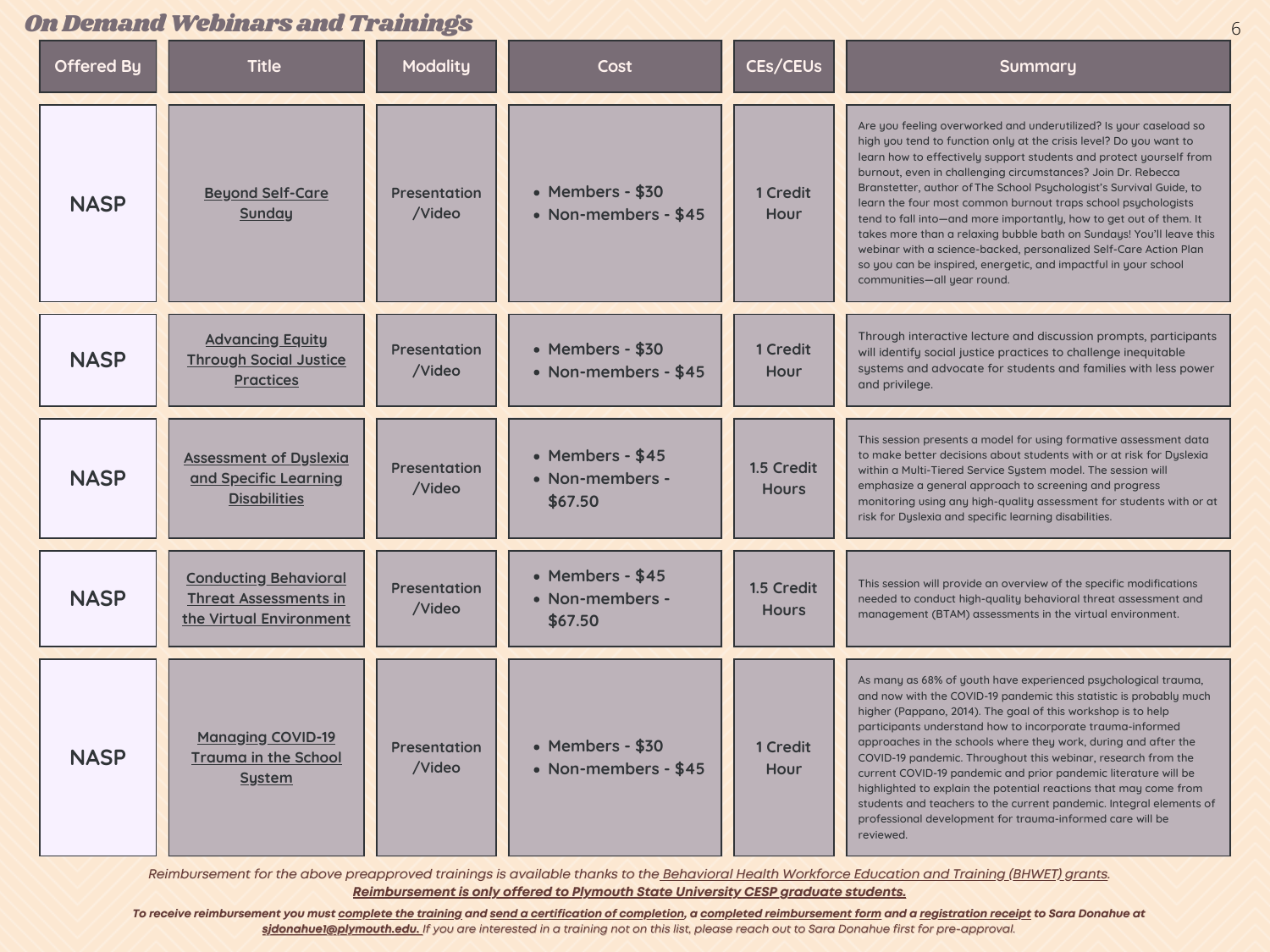## On Demand Webinars and Trainings

| <b>Offered By</b> | <b>Title</b>                                                                                            | <b>Modality</b>               | Cost                                        | <b>CES/CEUS</b>   | Summary                                                                                                                                                                                                                                                                                                                                                                                                                                                                                                                                                                                                                                                                   |
|-------------------|---------------------------------------------------------------------------------------------------------|-------------------------------|---------------------------------------------|-------------------|---------------------------------------------------------------------------------------------------------------------------------------------------------------------------------------------------------------------------------------------------------------------------------------------------------------------------------------------------------------------------------------------------------------------------------------------------------------------------------------------------------------------------------------------------------------------------------------------------------------------------------------------------------------------------|
| <b>NASP</b>       | <b>Clues in the Data:</b><br><b>Evidence-based</b><br>assessment patterns in<br><b>Diverse Learners</b> | <b>Presentation</b><br>/Video | • Members - \$30<br>• Non-members -<br>\$45 | 1 Credit<br>Hour  | As rates of autism spectrum disorder (ASD) rise to 1 in 54 children,<br>school psychologists are expected to be experts in ASD assessment<br>in diverse populations. This webinar will provide research-based skills<br>in interpreting assessment data for common patterns in the<br>developmental history and cognitive, adaptive, processing, and<br>academic abilities of children with ASD. Evidence-based practices<br>and guidelines for the assessment of girls and bilingual children with<br>ASD will also be discussed. Video models and case examples will be<br>used to illustrate common patterns and variations in symptoms<br>across diverse populations. |
| <b>ASCA</b>       | <b>Solution-Focused</b><br>Parent/Teacher<br><b>Meetings</b>                                            | <b>Presentation</b><br>/Video | • FREE for members                          | 0.1 CEUs          | Do you feel like your parent/teacher meetings are often ineffective?<br>Do you leave these meetings with more questions than answers?<br>Learn the basic techniques, skills and real-world application of<br>solution-focused meetings, and walk away with a clear outline on<br>how to get to the real issues at hand. Learn about the resources,<br>skills and ideas to make your next parent/teacher meeting a<br><b>SUCCESS.</b>                                                                                                                                                                                                                                      |
| <b>ASCA</b>       | <b>Build Advocacy Plans</b><br>for LGBTO Students                                                       | <b>Presentation</b><br>/Video | • FREE for members                          | 0.1 CEUs          | Hear personal examples and research-based best practices that you<br>can use to build your advocacy plans for LGBTQ students. Through<br>the use of intentional tools such as intersectionality, the school<br>counselor/principal relationship and professional development, you<br>can bolster advocacy and create safe and inclusive environments for<br>LGBTQ students.                                                                                                                                                                                                                                                                                               |
| <b>ASCA</b>       | The Who, What, Why of<br><b>Trauma in Schools</b>                                                       | <b>Presentation</b><br>/Video | • FREE for members                          | <b>0.1 CEUS</b>   | With the combined factors of COVID-19, remote learning, racial<br>injustice and mass shootings, students are exposed to more<br>traumatic experiences than ever, and the need for trauma-sensitive<br>schools has grown exponentially. Develop an understanding of<br>trauma and how it manifests itself in the classroom. Learn about<br>safe and supportive schools and how to provide advocacy strategies<br>for prevention and response to trauma.                                                                                                                                                                                                                    |
| <b>ASCA</b>       | <b>Prevent and Interrupt</b><br><b>Sexual Violence</b>                                                  | <b>Presentation</b><br>/Video | • FREE                                      | <b>Not listed</b> | Explore the root causes of sexual violence and discuss trauma-<br>informed approaches to interrupting these factors. Learn about<br>primary prevention strategies and best practices you can<br>implemented at the individual, interpersonal and community levels.<br>Hear about the roles and services local sexual and/or domestic<br>violence agencies provide and their relationship to state and<br>territory coalitions. Walk away knowing how to recognize signs of<br>violence victimization and how best to respond to disclosures of<br>violence.                                                                                                               |

7